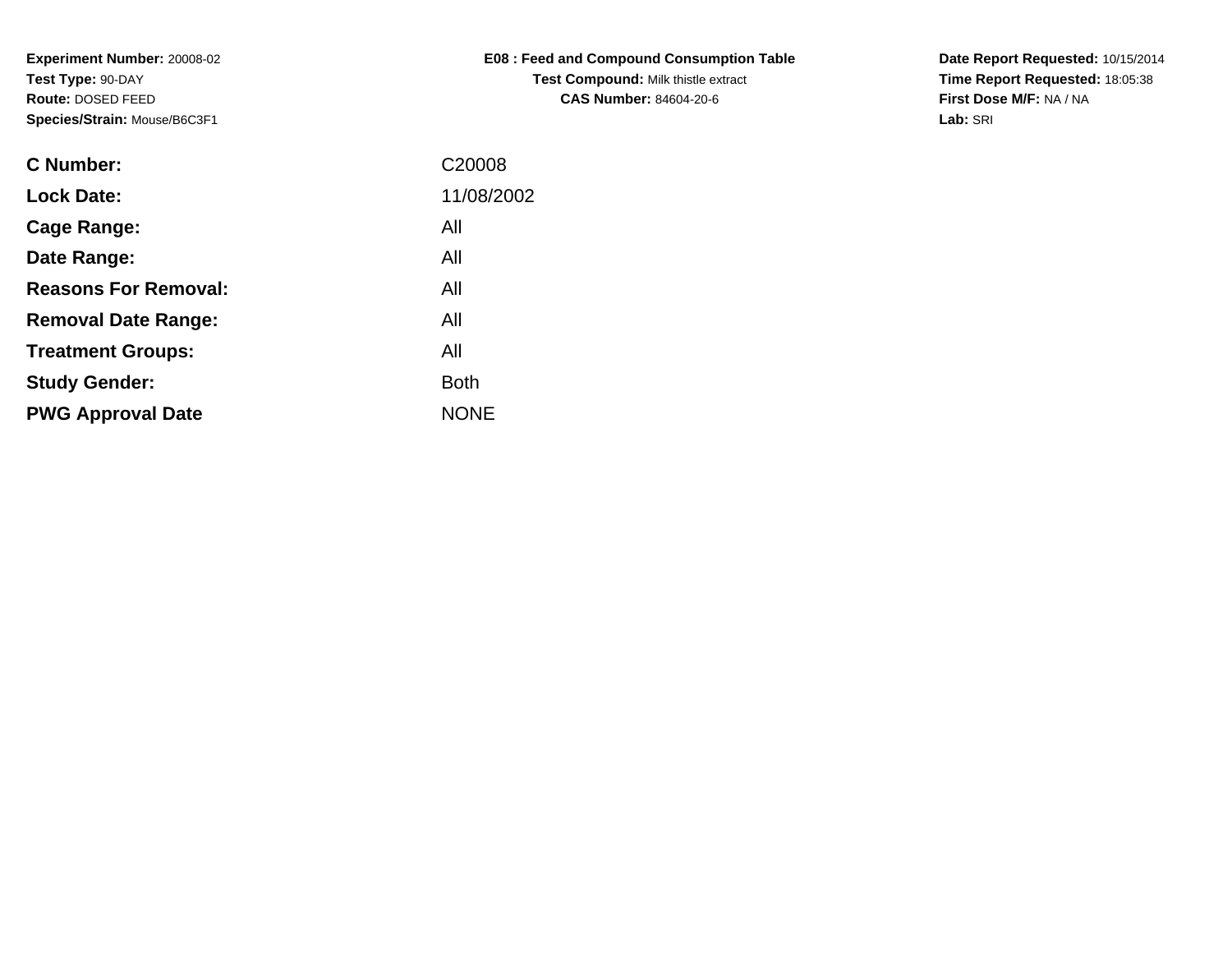# **E08 : Feed and Compound Consumption TableTest Compound:** Milk thistle extract**CAS Number:** 84604-20-6

**Date Report Requested:** 10/15/2014 **Time Report Requested:** 18:05:38**First Dose M/F:** NA / NA**Lab:** SRI

### **MALE**

| week |                             | 0                   | <b>PPM</b>           |                          |                             |                     | 3125 PPM             |                          |                      | <b>PPM</b><br>6250  |                      |                     |                      |                          |               |                     |
|------|-----------------------------|---------------------|----------------------|--------------------------|-----------------------------|---------------------|----------------------|--------------------------|----------------------|---------------------|----------------------|---------------------|----------------------|--------------------------|---------------|---------------------|
|      | <b>DAILY</b><br><b>FEED</b> | <b>FEED</b><br>hour | <b>BODY</b><br>WT(g) | <b>NUM</b><br><b>WTS</b> | <b>DAILY</b><br><b>FEED</b> | <b>FEED</b><br>hour | <b>BODY</b><br>WT(g) | <b>NUM</b><br><b>WTS</b> | DOSE/<br><b>CTRL</b> | DOSE/<br><b>DAY</b> | DAILY<br><b>FEED</b> | <b>FEED</b><br>hour | <b>BODY</b><br>WT(g) | <b>NUM</b><br><b>WTS</b> | DOSE/<br>CTRL | DOSE/<br><b>DAY</b> |
|      | 4.9                         | 700                 | 20.7                 | 10                       | 4.1                         | 700                 | 20.5                 | 10                       | 0.84                 | 625.0               | 4.8                  | 700                 | 20.5                 | 10                       | 0.98          | 1463.4              |
|      | 4.4                         | 1690                | 21.1                 | 10                       | 4.9                         | 1700                | 21.7                 | 10                       | 1.11                 | 705.6               | 4.7                  | 1700                | 21.6                 | 10                       | 1.07          | 1360.0              |
| 3    | 5.3                         | 1700                | 22.0                 | 10                       | 5.3                         | 1640                | 22.8                 | 10                       | 1.00                 | 726.4               | 5.3                  | 1650                | 22.1                 | 10                       | 1.00          | 1498.9              |
|      | 6.1                         | 1630                | 22.7                 | 10                       | 5.7                         | 1650                | 24.1                 | 10                       | 0.93                 | 739.1               | 5.5                  | 1669                | 23.9                 | 10                       | 0.90          | 1438.3              |
| 5    | 6.1                         | 1670                | 23.2                 | 10                       | 5.2                         | 1699                | 25.1                 | 10                       | 0.85                 | 647.4               | 5.5                  | 1679                | 24.2                 | 10                       | 0.90          | 1420.5              |
| 6    | 6.2                         | 1700                | 24.4                 | 10                       | 6.4                         | 1700                | 25.6                 | 10                       | 1.03                 | 781.3               | 6.8                  | 1700                | 25.2                 | 10                       | 1.10          | 1686.5              |
|      | 5.9                         | 1680                | 24.8                 | 10                       | 5.3                         | 1680                | 25.6                 | 10                       | 0.90                 | 647.0               | 6.0                  | 1680                | 25.7                 | 10                       | 1.02          | 1459.1              |
| 8    | 5.5                         | 1660                | 25.4                 | 10                       | 4.9                         | 1660                | 26.2                 | 10                       | 0.89                 | 584.4               | 5.1                  | 1494                | 26.0                 | 10                       | 0.93          | 1226.0              |
| 9    | 5.1                         | 1670                | 26.0                 | 10                       | 4.9                         | 1670                | 26.7                 | 10                       | 0.96                 | 573.5               | 4.8                  | 1670                | 26.5                 | 10                       | 0.94          | 1132.1              |
| 10   | 4.8                         | 1680                | 26.8                 | 10                       | 4.9                         | 1680                | 27.2                 | 10                       | 1.02                 | 563.0               | 5.0                  | 1680                | 27.7                 | 10                       | 1.04          | 1128.2              |
| 11   | 4.8                         | 1690                | 27.9                 | 10                       | 5.6                         | 1690                | 29.0                 | 10                       | 1.17                 | 603.4               | 5.5                  | 1690                | 28.8                 | 10                       | 1.15          | 1193.6              |
| 12   | 5.4                         | 1700                | 28.6                 | 10                       | 5.5                         | 1700                | 29.0                 | 10                       | 1.02                 | 592.7               | 6.1                  | 1700                | 29.1                 | 10                       | 1.13          | 1310.1              |
| 13   | 5.2                         | 1581                | 30.1                 | 10                       | 5.0                         | 1680                | 30.5                 | 10                       | 0.96                 | 512.3               | 5.3                  | 1680                | 30.5                 | 10                       | 1.02          | 1086.1              |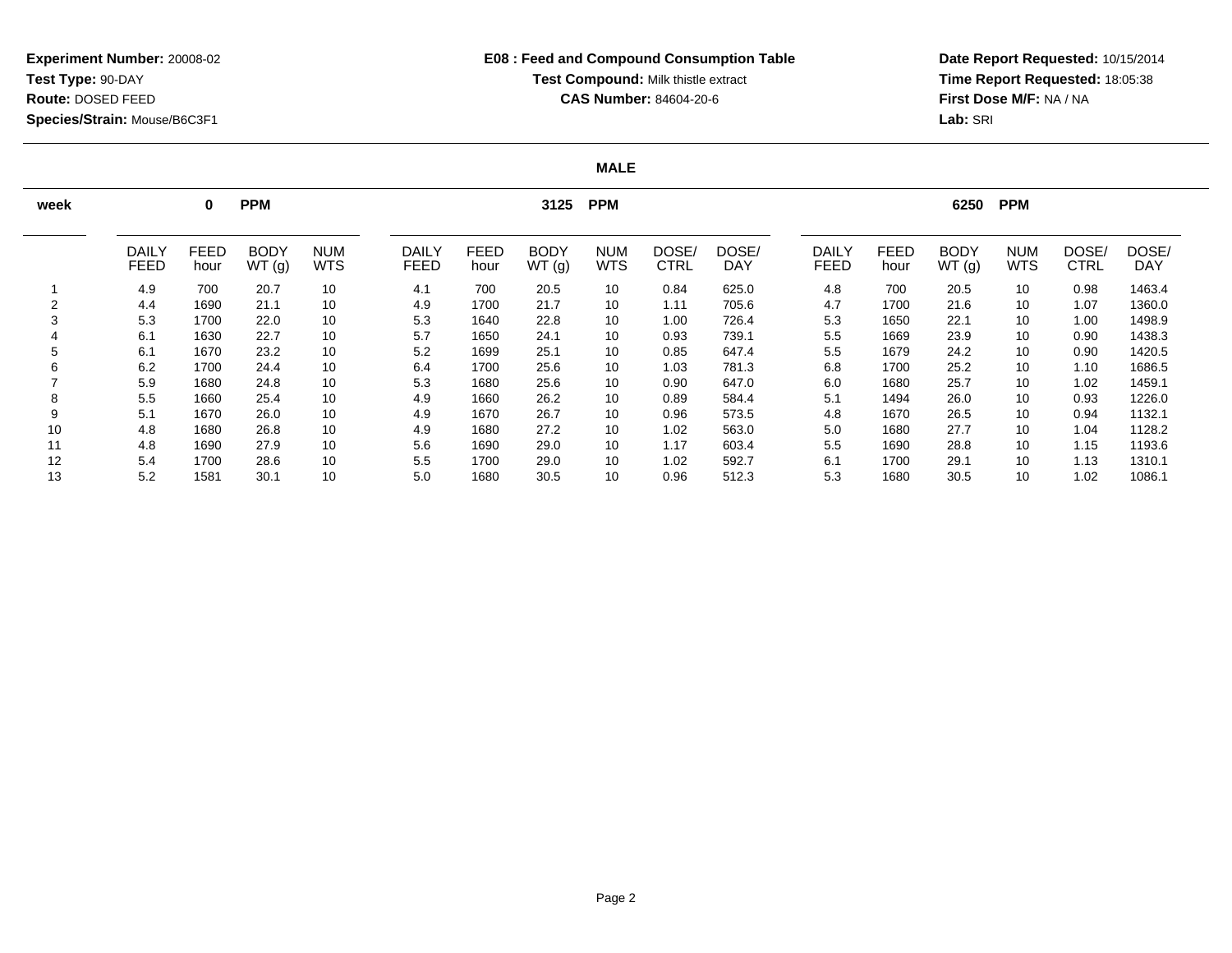**Date Report Requested:** 10/15/2014 **Time Report Requested:** 18:05:38**First Dose M/F:** NA / NA**Lab:** SRI

### **MALE**

| week |                             |                     | 12500                | <b>PPM</b>               |                      |                     | <b>PPM</b><br>25000 |                             |                     |                      |                          |                      |              |  |
|------|-----------------------------|---------------------|----------------------|--------------------------|----------------------|---------------------|---------------------|-----------------------------|---------------------|----------------------|--------------------------|----------------------|--------------|--|
|      | <b>DAILY</b><br><b>FEED</b> | <b>FEED</b><br>hour | <b>BODY</b><br>WT(g) | <b>NUM</b><br><b>WTS</b> | DOSE/<br><b>CTRL</b> | DOSE/<br><b>DAY</b> |                     | <b>DAILY</b><br><b>FEED</b> | <b>FEED</b><br>hour | <b>BODY</b><br>WT(g) | <b>NUM</b><br><b>WTS</b> | DOSE/<br><b>CTRL</b> | DOSE/<br>DAY |  |
|      | 4.6                         | 700                 | 20.8                 | 10                       | 0.94                 | 2764.4              |                     | 5.5                         | 700                 | 20.3                 | 10                       | 1.12                 | 6773.4       |  |
| 2    | 4.6                         | 1700                | 21.2                 | 10                       | 1.05                 | 2712.3              |                     | 4.6                         | 1700                | 21.2                 | 10                       | 1.05                 | 5424.5       |  |
| 3    | 5.1                         | 1650                | 22.5                 | 10                       | 0.96                 | 2833.3              |                     | 4.8                         | 1660                | 22.3                 | 10                       | 0.91                 | 5381.2       |  |
| 4    | 5.3                         | 1640                | 24.0                 | 10                       | 0.87                 | 2760.4              |                     | 5.1                         | 1638                | 23.8                 | 10                       | 0.84                 | 5357.1       |  |
| 5    | 5.4                         | 1699                | 24.3                 | 10                       | 0.89                 | 2777.8              |                     | 6.1                         | 1701                | 24.6                 | 10                       | 1.00                 | 6199.2       |  |
| 6    | 5.3                         | 1700                | 26.0                 | 10                       | 0.85                 | 2548.1              |                     | 6.4                         | 1700                | 26.4                 | 10                       | 1.03                 | 6060.6       |  |
| 7    | 5.4                         | 1680                | 26.5                 | 10                       | 0.92                 | 2547.2              |                     | 5.6                         | 1512                | 26.8                 | 10                       | 0.95                 | 5223.9       |  |
| 8    | 5.2                         | 1670                | 26.5                 | 10                       | 0.95                 | 2452.8              |                     | 4.9                         | 1670                | 26.8                 | 10                       | 0.89                 | 4570.9       |  |
| 9    | 4.7                         | 1660                | 26.0                 | 10                       | 0.92                 | 2259.6              |                     | 5.4                         | 1660                | 26.7                 | 10                       | 1.06                 | 5056.2       |  |
| 10   | 4.8                         | 1680                | 26.7                 | 10                       | 1.00                 | 2247.2              |                     | 5.3                         | 1670                | 27.7                 | 10                       | 1.10                 | 4783.4       |  |
| 11   | 5.1                         | 1700                | 27.7                 | 10                       | 1.06                 | 2301.4              |                     | 5.4                         | 1700                | 28.1                 | 10                       | 1.13                 | 4804.3       |  |
| 12   | 5.0                         | 1690                | 27.9                 | 10                       | 0.93                 | 2240.1              |                     | 5.4                         | 1690                | 28.3                 | 10                       | 1.00                 | 4770.3       |  |
| 13   | 5.0                         | 1680                | 29.2                 | 10                       | 0.96                 | 2140.4              |                     | 5.5                         | 1680                | 29.6                 | 10                       | 1.06                 | 4645.3       |  |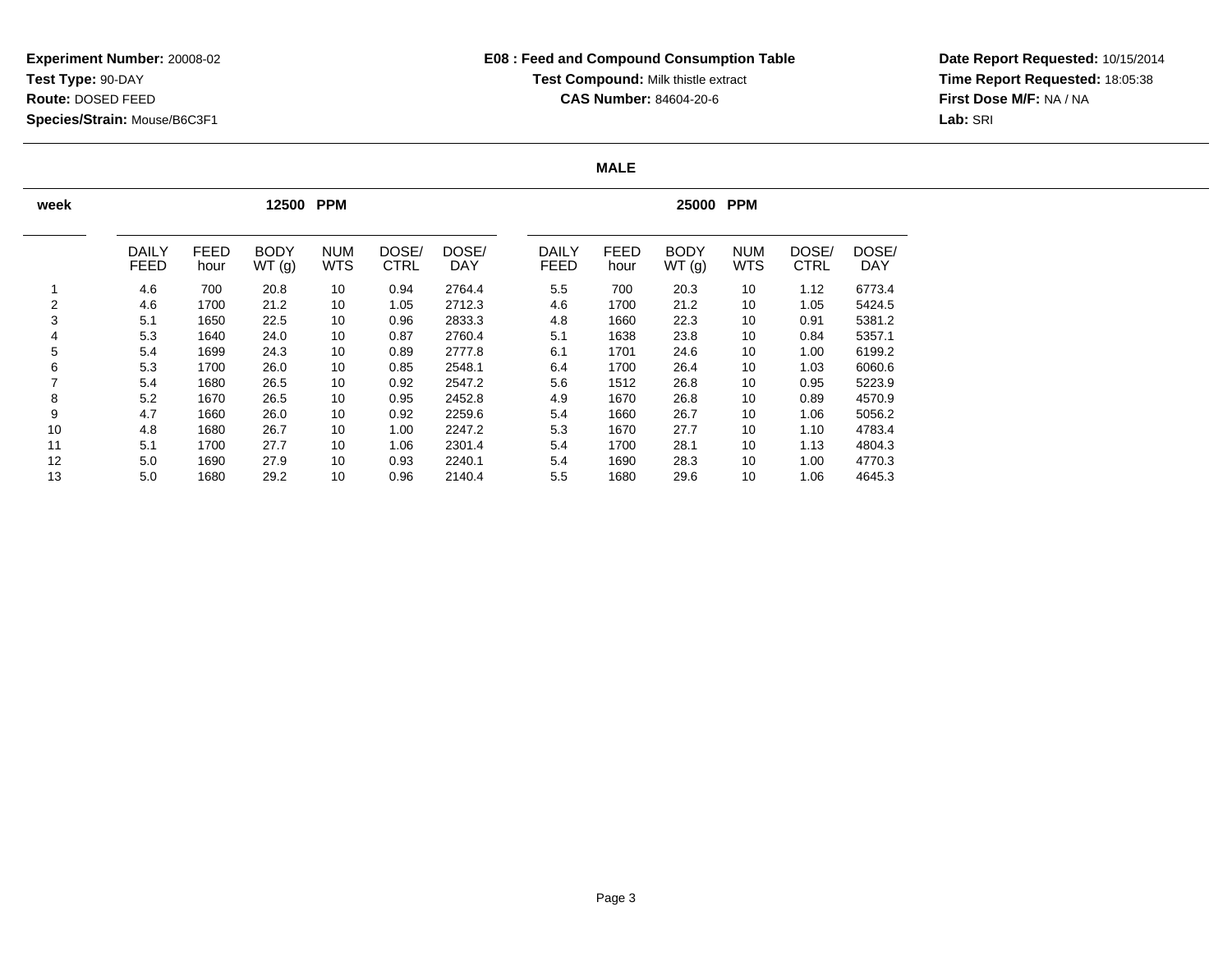**Date Report Requested:** 10/15/2014 **Time Report Requested:** 18:05:38**First Dose M/F:** NA / NA**Lab:** SRI

### **MALE**

| week           | 50000<br><b>PPM</b>  |              |                      |                   |                      |              |  |  |  |  |  |  |  |  |
|----------------|----------------------|--------------|----------------------|-------------------|----------------------|--------------|--|--|--|--|--|--|--|--|
|                | DAILY<br><b>FEED</b> | FEED<br>hour | <b>BODY</b><br>WT(g) | <b>NUM</b><br>WTS | DOSE/<br><b>CTRL</b> | DOSE/<br>DAY |  |  |  |  |  |  |  |  |
| 1              | 5.9                  | 700          | 20.2                 | 10                | 1.20                 | 14604.0      |  |  |  |  |  |  |  |  |
| $\overline{2}$ | 5.0                  | 1700         | 20.7                 | 10                | 1.14                 | 12077.3      |  |  |  |  |  |  |  |  |
| 3              | 5.1                  | 1680         | 21.5                 | 10                | 0.96                 | 11860.5      |  |  |  |  |  |  |  |  |
| 4              | 5.6                  | 1618         | 22.9                 | 10                | 0.92                 | 12227.1      |  |  |  |  |  |  |  |  |
| 5              | 6.3                  | 1711         | 22.8                 | 10                | 1.03                 | 13815.8      |  |  |  |  |  |  |  |  |
| 6              | 6.2                  | 1690         | 25.1                 | 10                | 1.00                 | 12350.6      |  |  |  |  |  |  |  |  |
| $\overline{7}$ | 5.7                  | 1700         | 25.2                 | 10                | 0.97                 | 11309.5      |  |  |  |  |  |  |  |  |
| 8              | 5.7                  | 1650         | 25.8                 | 10                | 1.04                 | 11046.5      |  |  |  |  |  |  |  |  |
| 9              | 5.6                  | 1660         | 26.1                 | 10                | 1.10                 | 10728.0      |  |  |  |  |  |  |  |  |
| 10             | 5.5                  | 1670         | 26.8                 | 10                | 1.15                 | 10261.2      |  |  |  |  |  |  |  |  |
| 11             | 6.2                  | 1700         | 27.6                 | 10                | 1.29                 | 11231.9      |  |  |  |  |  |  |  |  |
| 12             | 5.7                  | 1690         | 27.7                 | 10                | 1.06                 | 10288.8      |  |  |  |  |  |  |  |  |
| 13             | 5.6                  | 1680         | 28.7                 | 10                | 1.08                 | 9756.1       |  |  |  |  |  |  |  |  |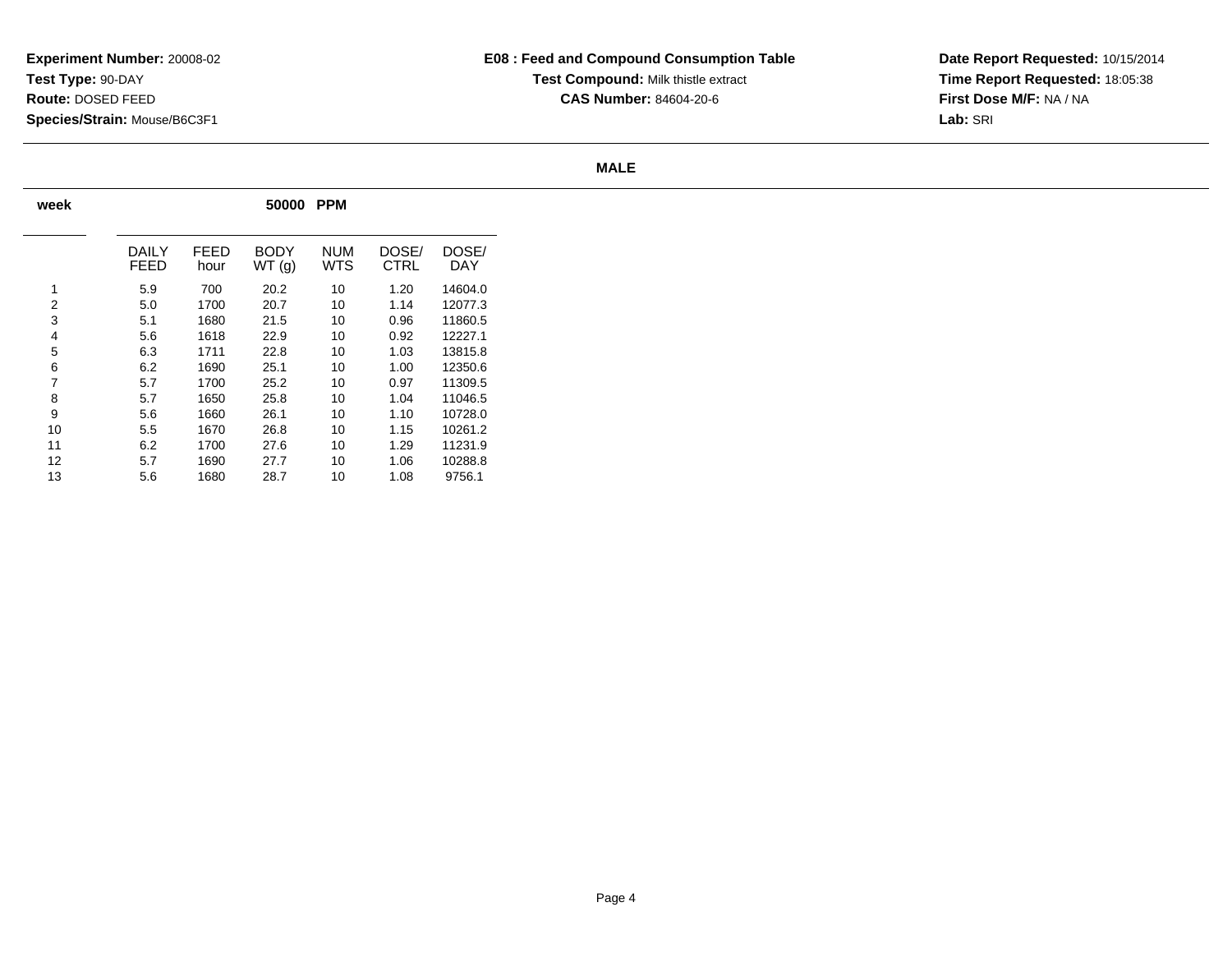**E08 : Feed and Compound Consumption TableTest Compound:** Milk thistle extract**CAS Number:** 84604-20-6

\*\*\*END OF MALE DATA\*\*\*

**Date Report Requested:** 10/15/2014**Time Report Requested:** 18:05:38**First Dose M/F:** NA / NA**Lab:** SRI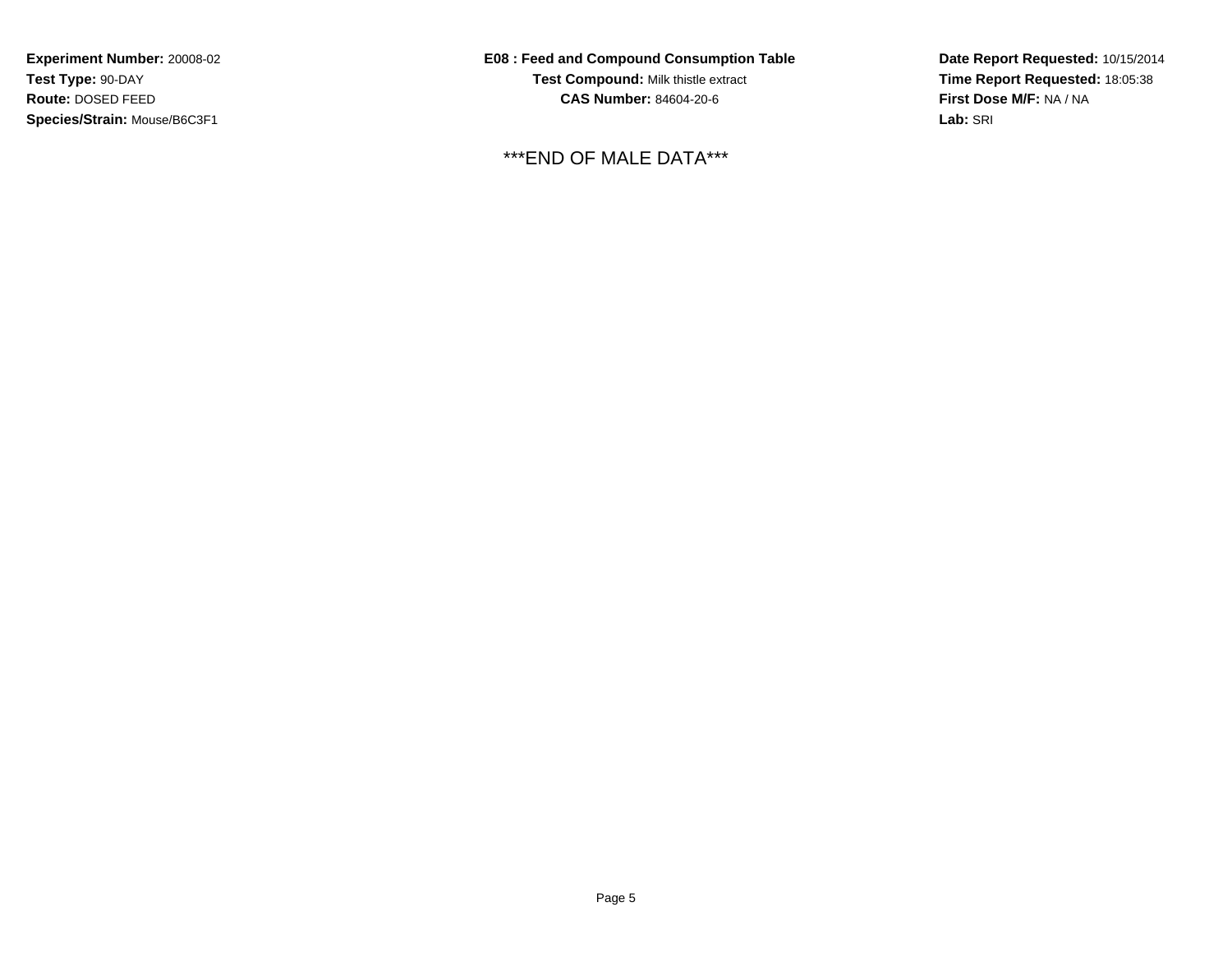# **E08 : Feed and Compound Consumption TableTest Compound:** Milk thistle extract**CAS Number:** 84604-20-6

**Date Report Requested:** 10/15/2014 **Time Report Requested:** 18:05:38**First Dose M/F:** NA / NA**Lab:** SRI

#### **FEMALE**

| week |                      | 0                   | <b>PPM</b>           |                          |                             | 3125 PPM            |                      |                          |                      |                     |                             |                     | 6250<br><b>PPM</b>   |                          |                      |                     |  |  |
|------|----------------------|---------------------|----------------------|--------------------------|-----------------------------|---------------------|----------------------|--------------------------|----------------------|---------------------|-----------------------------|---------------------|----------------------|--------------------------|----------------------|---------------------|--|--|
|      | DAILY<br><b>FEED</b> | <b>FEED</b><br>hour | <b>BODY</b><br>WT(g) | <b>NUM</b><br><b>WTS</b> | <b>DAILY</b><br><b>FEED</b> | <b>FEED</b><br>hour | <b>BODY</b><br>WT(g) | <b>NUM</b><br><b>WTS</b> | DOSE/<br><b>CTRL</b> | DOSE/<br><b>DAY</b> | <b>DAILY</b><br><b>FEED</b> | <b>FEED</b><br>hour | <b>BODY</b><br>WT(g) | <b>NUM</b><br><b>WTS</b> | DOSE/<br><b>CTRL</b> | DOSE/<br><b>DAY</b> |  |  |
|      | 3.9                  | 457                 | 18.1                 | 10                       | 4.5                         | 458                 | 18.0                 | 10                       | 1.15                 | 781.3               | 4.2                         | 460                 | 17.7                 | 10                       | 1.08                 | 1483.1              |  |  |
|      | 3.7                  | 1688                | 16.7                 | 10                       | 3.4                         | 1700                | 17.5                 | 10                       | 0.92                 | 607.1               | 3.5                         | 1702                | 17.7                 | 10                       | 0.95                 | 1235.9              |  |  |
|      |                      |                     | 18.5                 | 10                       | 3.1                         | 1638                | 18.3                 | 10                       |                      | 529.4               | 3.0                         | 1648                | 17.8                 | 10                       |                      | 1053.4              |  |  |
|      | 4.9                  | 1634                | 18.4                 | 10                       | 4.1                         | 1694                | 18.8                 | 10                       | 0.84                 | 681.5               | 4.1                         | 1686                | 18.5                 | 10                       | 0.84                 | 1385.1              |  |  |
|      | 4.3                  | 1672                | 20.7                 | 10                       | 4.5                         | 1658                | 19.6                 | 10                       | 1.05                 | 717.5               | 4.5                         | 1660                | 19.7                 | 10                       | 1.05                 | 1427.7              |  |  |
|      | 4.6                  | 2462                | 21.2                 | 10                       | 4.0                         | 2463                | 22.0                 | 10                       | 0.87                 | 568.2               | 4.2                         | 2458                | 20.9                 | 10                       | 0.91                 | 1256.0              |  |  |
|      | 4.3                  | 1646                | 22.3                 | 10                       | 4.6                         | 1644                | 21.7                 | 10                       | 1.07                 | 662.4               | 4.4                         | 1644                | 22.0                 | 10                       | 1.02                 | 1250.0              |  |  |
| 8    | 4.2                  | 1660                | 22.9                 | 10                       | 3.9                         | 1660                | 22.7                 | 10                       | 0.93                 | 536.9               | 4.1                         | 1660                | 22.8                 | 10                       | 0.98                 | 1123.9              |  |  |
|      | 4.1                  | 1680                | 24.2                 | 10                       | 4.0                         | 1680                | 23.5                 | 10                       | 0.98                 | 531.9               | 4.1                         | 1680                | 23.0                 | 10                       | 1.00                 | 1114.1              |  |  |
| 10   | 4.0                  | 946                 | 24.1                 | 10                       | 3.8                         | 948                 | 24.0                 | 10                       | 0.95                 | 494.8               | 3.9                         | 948                 | 23.5                 | 10                       | 0.98                 | 1037.2              |  |  |
| 11   | 4.4                  | 2410                | 23.1                 | 10                       | 4.1                         | 2410                | 23.0                 | 10                       | 0.93                 | 557.1               | 4.2                         | 2412                | 23.2                 | 10                       | 0.95                 | 1131.5              |  |  |
| 12   | 3.7                  | 1968                | 25.5                 | 10                       | 3.7                         | 1965                | 24.1                 | 10                       | 1.00                 | 479.8               | 4.0                         | 1964                | 24.4                 | 10                       | 1.08                 | 1024.6              |  |  |
| 13   | 4.5                  | 690                 | 25.7                 | 10                       | 4.6                         | 690                 | 25.5                 | 10                       | 1.02                 | 563.7               | 4.6                         | 690                 | 24.7                 | 10                       | 1.02                 | 1164.0              |  |  |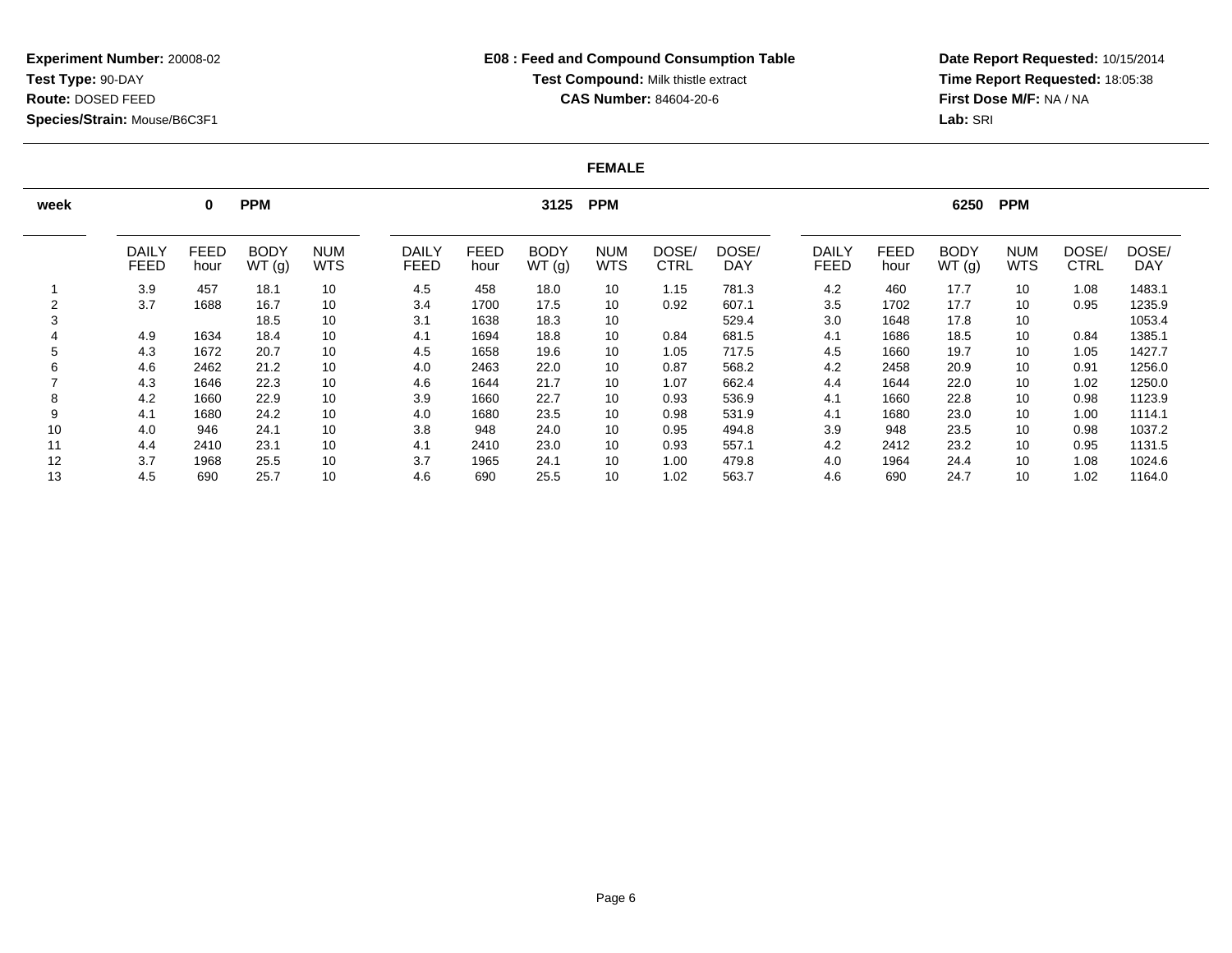**Date Report Requested:** 10/15/2014 **Time Report Requested:** 18:05:38**First Dose M/F:** NA / NA**Lab:** SRI

### **FEMALE**

| week           |                             |                     | 12500                | <b>PPM</b>               |                      | 25000 PPM           |  |                             |                     |                      |                          |                      |                     |
|----------------|-----------------------------|---------------------|----------------------|--------------------------|----------------------|---------------------|--|-----------------------------|---------------------|----------------------|--------------------------|----------------------|---------------------|
|                | <b>DAILY</b><br><b>FEED</b> | <b>FEED</b><br>hour | <b>BODY</b><br>WT(g) | <b>NUM</b><br><b>WTS</b> | DOSE/<br><b>CTRL</b> | DOSE/<br><b>DAY</b> |  | <b>DAILY</b><br><b>FEED</b> | <b>FEED</b><br>hour | <b>BODY</b><br>WT(g) | <b>NUM</b><br><b>WTS</b> | DOSE/<br><b>CTRL</b> | DOSE/<br><b>DAY</b> |
|                | 4.4                         | 462                 | 17.9                 | 10                       | 1.13                 | 3072.6              |  | 4.3                         | 462                 | 17.9                 | 10                       | 1.10                 | 6005.6              |
| $\overline{2}$ | 3.5                         | 1700                | 17.8                 | 10                       | 0.95                 | 2457.9              |  | 3.6                         | 1699                | 17.6                 | 10                       | 0.97                 | 5113.6              |
| 3              | 3.1                         | 1654                | 18.7                 | 10                       |                      | 2072.2              |  | 3.1                         | 1656                | 18.3                 | 10                       |                      | 4235.0              |
| 4              | 4.3                         | 1678                | 18.9                 | 10                       | 0.88                 | 2843.9              |  | 4.6                         | 1678                | 18.9                 | 10                       | 0.94                 | 6084.7              |
| 5              | 4.8                         | 1660                | 20.9                 | 10                       | 1.12                 | 2870.8              |  | 4.8                         | 1664                | 20.3                 | 10                       | 1.12                 | 5911.3              |
| 6              | 4.5                         | 2458                | 21.8                 | 10                       | 0.98                 | 2580.3              |  | 4.6                         | 2456                | 21.9                 | 10                       | 1.00                 | 5251.1              |
| 7              | 4.5                         | 1646                | 22.6                 | 10                       | 1.05                 | 2488.9              |  | 4.2                         | 1645                | 22.4                 | 10                       | 0.98                 | 4687.5              |
| 8              | 4.2                         | 1660                | 22.9                 | 10                       | 1.00                 | 2292.6              |  | 4.5                         | 1660                | 23.5                 | 10                       | 1.07                 | 4787.2              |
| 9              | 4.2                         | 1680                | 24.0                 | 10                       | 1.02                 | 2187.5              |  | 4.0                         | 1680                | 23.4                 | 10                       | 0.98                 | 4273.5              |
| 10             | 3.9                         | 948                 | 24.0                 | 10                       | 0.98                 | 2031.3              |  | 4.1                         | 950                 | 23.6                 | 10                       | 1.03                 | 4343.2              |
| 11             | 4.3                         | 2411                | 23.8                 | 10                       | 0.98                 | 2258.4              |  | 4.5                         | 2409                | 23.0                 | 10                       | 1.02                 | 4891.3              |
| 12             | 3.9                         | 1964                | 24.9                 | 10                       | 1.05                 | 1957.8              |  | 4.2                         | 1964                | 24.2                 | 10                       | 1.14                 | 4338.8              |
| 13             | 4.0                         | 690                 | 24.3                 | 10                       | 0.89                 | 2057.6              |  | 4.5                         | 690                 | 24.9                 | 10                       | 1.00                 | 4518.1              |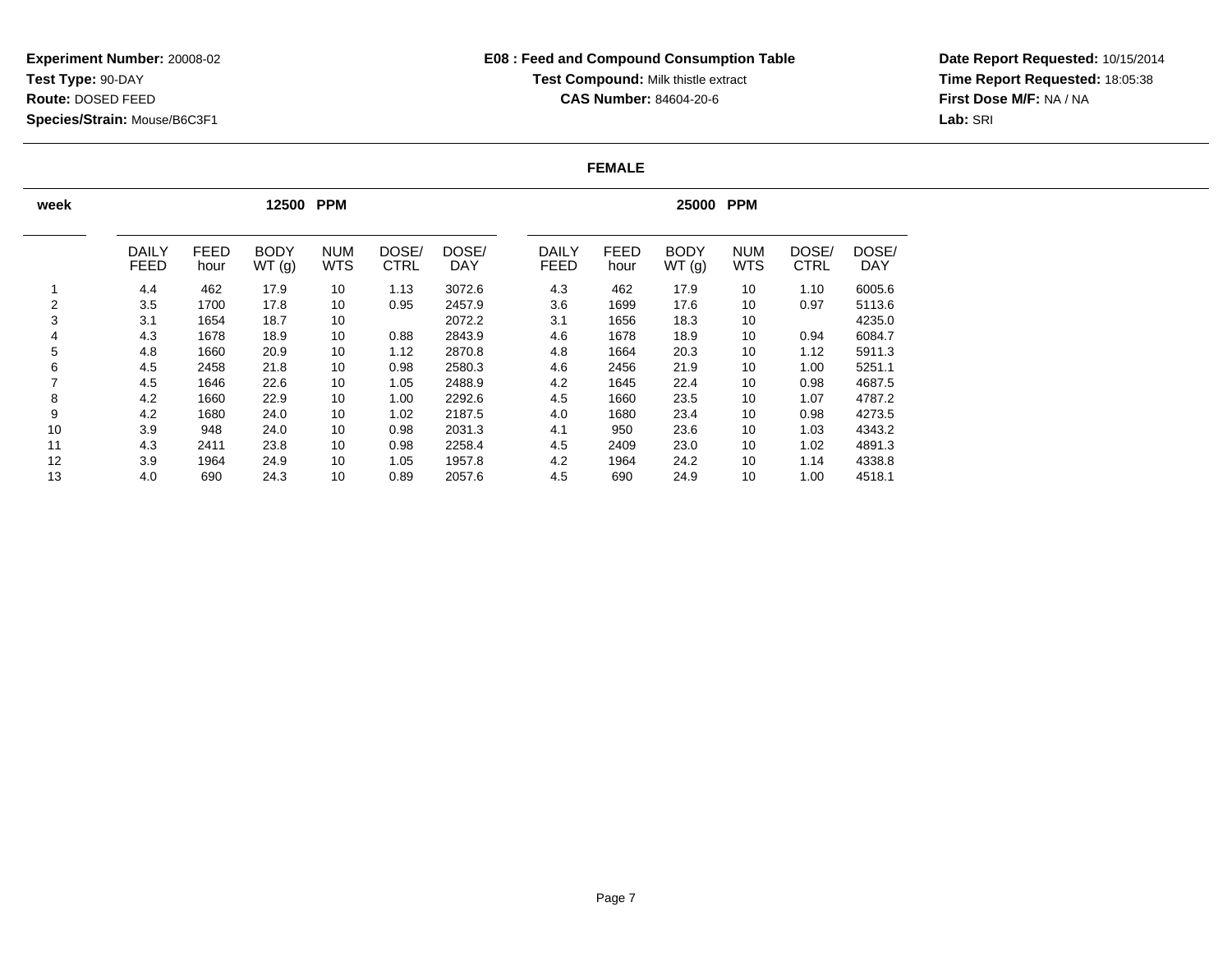**Date Report Requested:** 10/15/2014 **Time Report Requested:** 18:05:38**First Dose M/F:** NA / NA**Lab:** SRI

#### **FEMALE**

| week           | <b>PPM</b><br>50000 |              |                |                   |                      |              |  |  |  |  |  |  |  |
|----------------|---------------------|--------------|----------------|-------------------|----------------------|--------------|--|--|--|--|--|--|--|
|                | DAILY<br>FEED       | FEED<br>hour | BODY<br>WT (g) | <b>NUM</b><br>WTS | DOSE/<br><b>CTRL</b> | DOSE/<br>DAY |  |  |  |  |  |  |  |
| 1              | 4.2                 | 464          | 17.8           | 10                | 1.08                 | 11797.8      |  |  |  |  |  |  |  |
| $\overline{2}$ | 3.5                 | 1696         | 17.1           | 10                | 0.95                 | 10233.9      |  |  |  |  |  |  |  |
| 3              | 3.0                 | 1676         | 18.0           | 10                |                      | 8333.3       |  |  |  |  |  |  |  |
| 4              | 4.0                 | 1656         | 18.7           | 10                | 0.82                 | 10695.2      |  |  |  |  |  |  |  |
| 5              | 4.5                 | 1672         | 19.4           | 10                | 1.05                 | 11597.9      |  |  |  |  |  |  |  |
| 6              | 4.6                 | 2446         | 21.1           | 10                | 1.00                 | 10900.5      |  |  |  |  |  |  |  |
| 7              | 4.7                 | 1645         | 21.6           | 10                | 1.09                 | 10879.6      |  |  |  |  |  |  |  |
| 8              | 4.3                 | 1658         | 22.5           | 10                | 1.02                 | 9555.6       |  |  |  |  |  |  |  |
| 9              | 4.3                 | 1680         | 22.9           | 10                | 1.05                 | 9388.6       |  |  |  |  |  |  |  |
| 10             | 4.1                 | 950          | 22.9           | 10                | 1.03                 | 8952.0       |  |  |  |  |  |  |  |
| 11             | 4.2                 | 2410         | 22.4           | 10                | 0.95                 | 9375.0       |  |  |  |  |  |  |  |
| 12             | 3.8                 | 1966         | 23.6           | 10                | 1.03                 | 8050.8       |  |  |  |  |  |  |  |
| 13             | 4.2                 | 688          | 24.0           | 10                | 0.93                 | 8750.0       |  |  |  |  |  |  |  |